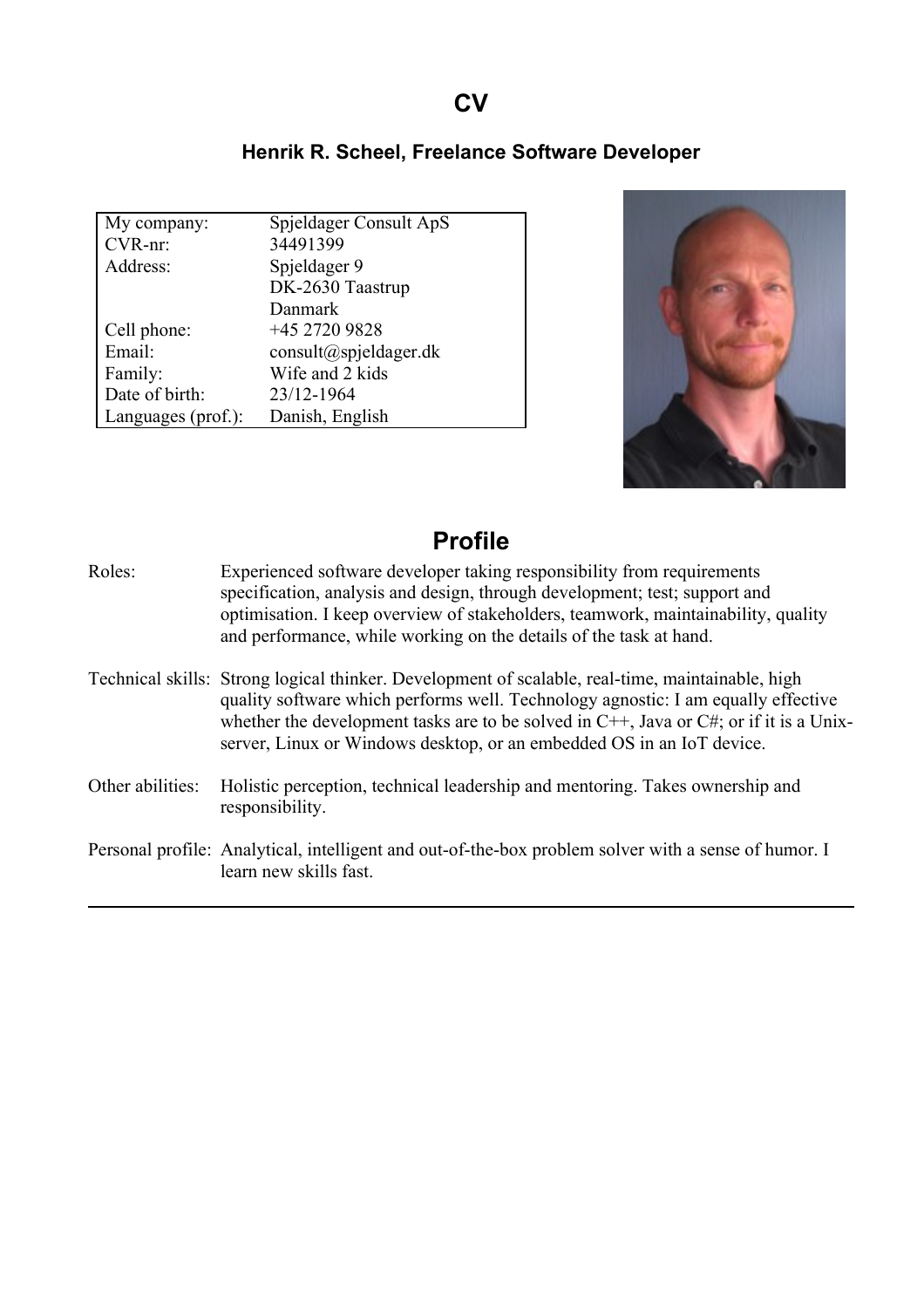# **Competencies**

| Competence                                                | <b>Experience</b>   | Level        | <b>Use</b> |
|-----------------------------------------------------------|---------------------|--------------|------------|
| Analysis, design, code, test, bug fixing and deployment   | $25+$ years         | Expert       | Recent     |
| Scripting (bash, DOS batch-files, python, perl, etc)      | $25+$ years         | Expert       | Recent     |
| Unit test coding                                          | 23 years            | Professional | Recent     |
| OOA / OOD / OOP                                           | 21 years            | Expert       | Recent     |
| Version control: Git, Clear Case, CVS, TFS, Subversion    | 19 years            | Professional | Recent     |
| $C++$ : Linux / Unix / Windows                            | 15 years            | Professional | Recent     |
| Change workflow: Jira, QC, Version1, redmine, RMtrack     | 13 years            | Knowledge    | Recent     |
| Working in teams across cultural and geographical borders | 13 years            | Professional | Recent     |
| Unix / Linux internet server / router configuration       | 12 years            | Professional | Recent     |
| Scrum team work                                           | 7 years             | Knowledge    | Recent     |
| Automated test: Code, config, reporting and maintenance   | 7 years             | Professional | Recent     |
| C# / .NET development                                     | 6 years             | Professional | Recent     |
| Continuous Integration (Jenkins, CircleCI, TeamCity)      | 3 years             | Knowledge    | Recent     |
| Java development (Camel integration, android app)         | 2 years             | Knowledge    | Recent     |
| OBD-II & CAN bus                                          | 2 years             | Knowledge    | Recent     |
| Google cloud services and deployment                      | $\overline{1}$ year | Knowledge    | Recent     |
| $C++/CLI$ & native $C++$ on Windows                       | 2 years             | Professional | Recent     |
| TCP/UDP div protocols, analysis and problem solving       | 9 years             | Professional | 2019       |
| SQL (MySQL, MS SQL, Oracle SQL)                           | 7 years             | Professional | 2019       |
| Performance measurement, analysis & optimisation          | $25+ years$         | Expert       | 2017       |
| UML / design documentation                                | 6 years             | Knowledge    | 2017       |
| Embedded development                                      | 4 years             | Professional | 2017       |
| JavaScript                                                | 1 year              | Knowledge    | 2017       |
| Python                                                    | $< 1$ year          | Knowledge    | 2017       |
| Ipv6 services (e.g. DHCPv6 client & server)               | 2 years             | Professional | 2016       |
| <b>TR069, ACS</b>                                         | 3 years             | Professional | 2015       |
| Doxygen / javadoc documentation                           | 5 years             | Professional | 2014       |
| Instrumentation and problem solving on live systems       | 4 years             | Professional | 2013       |
| HTML5 & CSS                                               | 1 year              | Knowledge    | 2013       |
| Zwave, Zigbee & Jennet 6LoWPAN                            | $< 1$ year          | Knowledge    | 2013       |
| Windows server resource instrumentation and analysis      | 3 years             | Expert       | 2012       |
| Modbus TCP interface protocol                             | 4 years             | Professional | 2012       |
| IEC 60870-5-104 interface protocol                        | 2 years             | Professional | 2012       |
| OPC DA, OPC DA XML                                        | 1 years             | Knowledge    | 2012       |
| IEC 61400-25 data model                                   | 1 years             | Knowledge    | 2012       |
| Version control branch & merge strategy and execution     | 3 years             | Professional | 2011       |
| <b>XSD/XML</b>                                            | 2 years             | Professional | 2011       |
| Lots of obsoleted technologies                            | $10+$ years         | Expert       | Pre 2010   |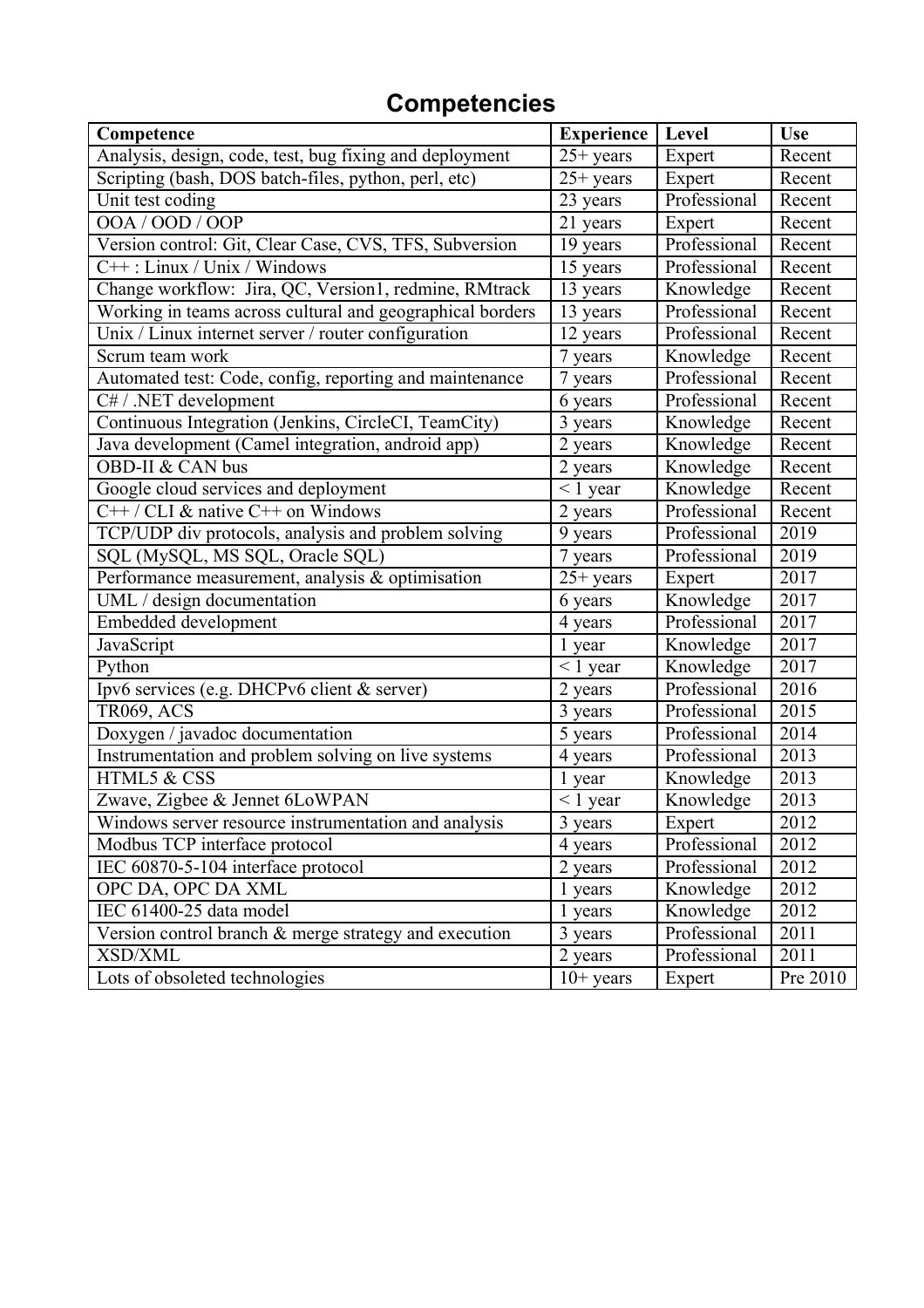## **Previous assignments as freelance developer**

Spjeldager Consult ApS is my freelance business:

**2020-01 – 2020-09: External consultant at EPOS Audio:** Coding device-specific communication protocol in portable modern C++. Analysis of existing C  $&$  C++ code, packet capture analysis, unittests, automated device testing, Jenkins build pipeline improvements, git version control, scrum, automated testing, working remote, working with teams in India and Denmark.

**2017-11 – 2019-12: External consultant at BankInvest:** Lead developer on integration project: Using test-driven development, coding multiple business critical integration microservices in Java for Camel, deployed on Redhat JBoss server. Completing and maintaining windows development project in C#. Maintenance and bug-solving on legacy windows apps and services in C++. Maintenance and bug-solving in windows apps and services written in C#. Enterprise Integration Patterns, Windows, Redhat JBoss, server, Camel, Java, C++, C#, Oracle SQL, Subversion, IntelliJ IDEA, IntelliJ ReSharper, Visual Studio, Embarcadero, Jira, TeamCity.

**2017-03 – 2017-10: External consultant at Napatech:** Linux-server based proprietary software. Responsible for project integrating new proprietary high-bandwidth network hardware into existing software. General bugfixing in C++ and python. Migrating source from SVN to GIT. Jenkins Continuous Integration pipeline changes and improvements. Risk-assessments, planning, coordination, testing. Linux, C++14, python, bash, system d, groovy.

**2015-06 – 2017-02: External consultant at Greenwave Systems:** Embedded C++/Linux. Development of features for new linux-based router in agile scrum team. Wifi 802.11ac, 802.11n. Embedded, C++11, Linux.

**2014-11 – 2015-05: External consultant at MAN diesel & turbo:** Visual C++/windows. Calculations from Matlab: Code and unittests in native C++, interface via managed C++/CLI, use from C# NET klienter.

**2014-04 – 2014-10: External consultant at Greenwave Systems:** Embedded C++/linux. Development of features for new linux-based router in agile scrum team: TR69, wireless management. Embedded, C++11, linux.

**2013-09 – 2014-04: External consultant at Greenwave Systems:** Embedded C++/linux. Development of features for new linux-based internet multimedia router: dhcp client and server configuration, radvd server configuration, patches for opensource packages and diverse management code. Embedded, C++11, linux, IPv6, DHCPv6, radvd, Cortina Network Engine, TR69, parental controls.

**2013-06 – 2013-08: External consultant at Greenwave Systems:** Embedded C++ / linux. Bugfixing newly developed energy management internet gateway, fixing Jennet lightbulb functionality; ensuring critical performance parameters for ZWave error handling. Embedded, C++, linux, TCP, 6LoWPAN, ZWave, ZigBee, Jennet.

**2013-01 – 2013-04: External consultant for Key2Mobility:** Customer specific customizations of PreCom Service Edition for different cumstomers, as well as performance improvements (cutting half the start time): PreCom, .NET, C#, SQL-queries, SQL Server, SQLCe, Windows Server, Windows Client, Windows Mobile, .NET Compact Framework 2.0, MSMQ.

**2012-09 – 2012-12: External consultant at Foss Analytics:** Bug hunting in embedded prototype system (instability and time-critical performance), defect fixing, specified test procedure, branch integration merge. System time-to-failure was improved from less than 60 minutes to more than 100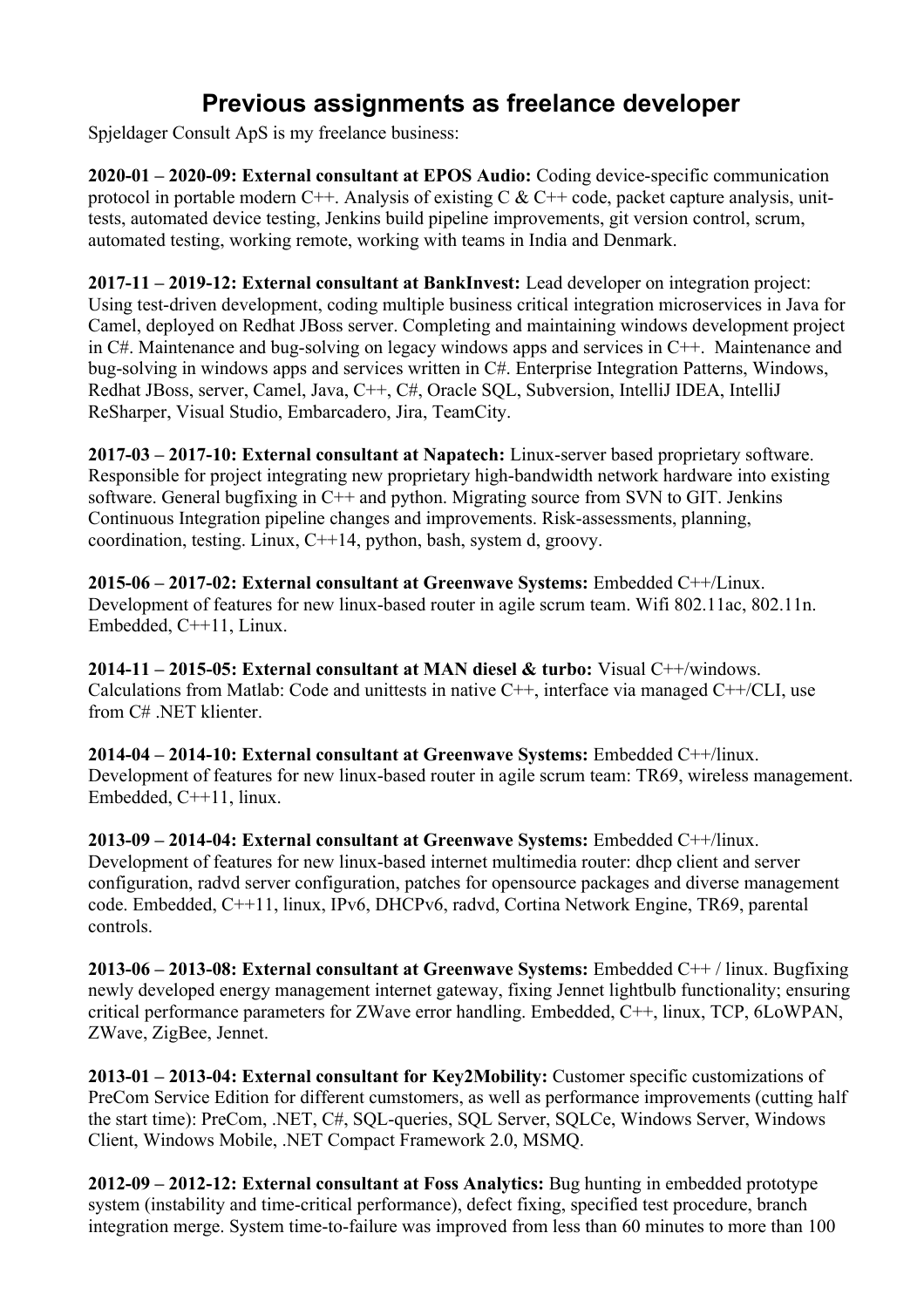hours (the minimum goal was 16 hours). Embedded, C<sup>++</sup>, C#, .NET, TCP, UDP, SOL Server, CLR Profiler, minidump-generation and analysis, windbg, perforce, Quality Center.

**2012-08 – 2012-09:** Lean-startup project: Deployment of "minimum viable product" to test market reaction. Cloud-based web-service for "social networking with geolocation": Facebook, cloud, heroku, node.js, git, github, MongoDB, HTML5, JavaScript, geolocation API, google maps API, mongoskin.

**2012-07 – 2012-08**: Vacation.

**2012-04 – 2012-06:** Learning project: Development of cloud-based web service for continuous registration of electric power meter readings: Cloud, cloudfoundry, node.js, git, MongoDB, HTML5, web-page-scraping, JavaScript, mongoskin, cloud9.

**2012-05:** Establishment of Spjeldager Consult Aps.

### **Earlier roles on employment contract**

Contact me if you need references.

#### **2008-2012: Siemens Wind Power A/S, Development Engineer, SCADA software.**

Siemens Wind Power produces wind power plants consisting of hundreds of wind turbines, all monitored and controlled by one SCADA system. The system is maintained and improved in the SCADA Software department of Siemens Wind Power, where I was employed.

**2011/12-2012-02:** Design of IEC 61400-25 / 61850 client interface module.

**2010/05 - 2012/02:** Scrum master and mentor on geographically and culturally divided team (east- and west of Denmark, and Bangalore, India). Through reviews and close collaboration with the new developers and testers in Bangalore I ensured that the necessary training in "the flat Danish development culture" was applied, so the products of the team maintained the proper level of quality. Requirements analysis, design, coding and test of additional functionality and bug fixes of the SCADA-system's interface modules: Modbus, OPC DA (XML), IEC 60870-5-104. Support and bug fixes in on-site SCADA-systems during commissioning and production. Technology: Windows system resource instrumentation, driver debugging. Coding of modules for a configuration tool. Technologies: Windows Application development, C#, .NET, XSD, XML.

**2009/11 - 2010/04:** Strengthening on-going project: Testing, bug hunting, bug fixing and verification of delayed SCADA interface module according to standard IEC-60870-5-104. Technologies: C# / .NET, Visual studio, TFS. The interface module was successfully certified by Kema according to the IEC-60870-5-104 standard.

**2009/06 – 2009/11:** Team lead for project group to improve stability of the SCADA system by instrumenting and beta-releasing on a highly loaded live system: Memory leaks etc. The stability of the SCADA system (due to resource leaks) was improved enough that the software stability no longer had any influence on the server stability. The project was executed without any negative influence on the live system's performance or functionality. Technologies: C#, Visual Basic, C++, instrumentation, leak analysis.

**2009/06:** Assistant and reviewer for the project management for deciding TFS version control stream & branch strategy.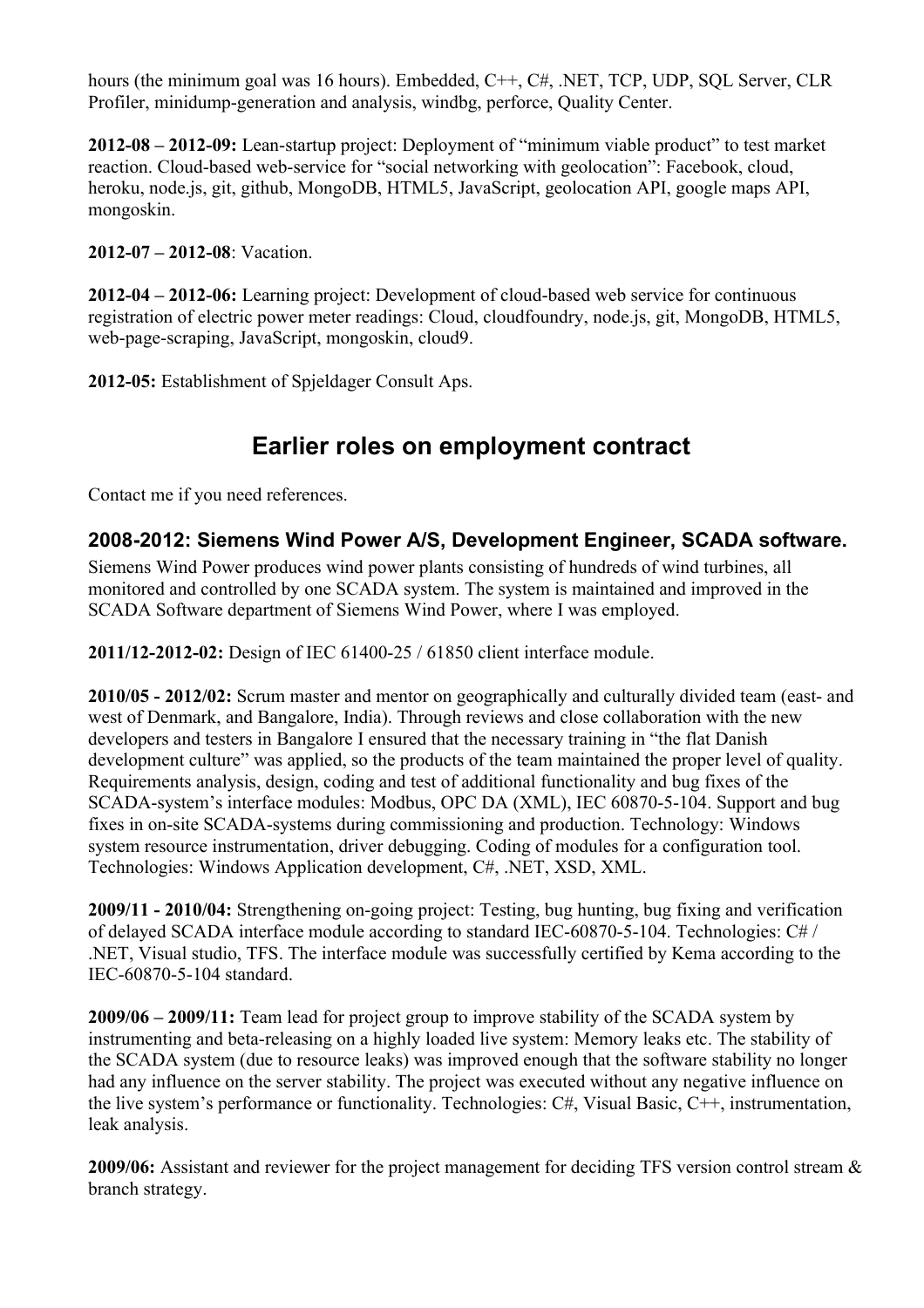**2009/03-2009/06: On leave:** 3 months travelling with my family, in Asia.

**2008/10 - 2009/03:** Requirements specification, design, coding test, unit test coding and first go live configuration and debugging of new generic modbus TCP interface module for the SCADA system. Technologies: Dependency injection, C# / .NET, Visual Studio, MS SQL, MySQL, modbus TCP. In the same period I took the initiative to start recurring workshops for technical knowledge sharing (and Friday afternoon beer talks) across software teams in the recently opened Taastrup-office. The goal was to improve spirit by "non-project" interactions. Mission accomplished.

**2008/09 – 2008/10:** Bug hunting and –fixing on the SCADA-system: Windows server "grey-out" when utilizing a new interface module for communication to many turbines. The problem was solved by adding a transmit-queue to the interface-module, minimizing the consumption of windows TCP port socket connections. Technologies: C#, windows sockets, windows server, TCP.

#### **2002-2008: IBM / Maersk Data (Maersk Data was purchased by IBM in 2004)**

IBM Transport develops and maintains the business critical systems for the container shipping company Maersk Line. The GCSS-system, that I mainly worked with, is the central system in Maersk Lines systems, unifying business processes world-wide, replacing many different regional and local systems when rolled out.

**2008: Advisory IT-consultant:** Development of automated scripts for processing performance data for Maersk Line's systems. Technology: MySQL.

**2007-2008: Advisory IT-consultant:** Coding and testing functional changes and additions to "Fødevarestyrelsen" (department of food safety) system for reporting inspections (The smileyreports). Technologies: C# / .NET.

**2007: Advisory IT-consultant:** Participated in CMMI level 3 development process evaluations used on the GCSS project.

**2007: Advisory IT-consultant, GCSS:** Performance measurements, analysis and optimizations: Decreased time-consumption of a critical software module created by another team, by instrumentation, analysis and optimization 3-fold, by optimizing the order of expressions, utilizing C+ + partial evaluation to avoid costly expressions. Technologies: C++, instrumentation, Sun Solaris.

**2006-2007: Advisory IT-consultant, GCSS:** Technical leadership; C++ coding; test; documentation, team lead for training the new off-shore development team in GCSS. By assigning every Danish developer responsibility for a part of the curriculum of the training, the training not only provided the best foundation possible for the new developers, it also turned the beginning negative attitude in the Danish team into a professional "team-play" attitude towards the off-shore team. I was subsequently awarded a "Bravo-award" (dkk 15.000) for commitment to planning and executing this assignment.

**2005-2006: Senior IT-consultant, GCSS:** Design and coding of functionality and features of a test script language (C++); training Bulgarian IT-consultants in the test-script-langiage. Configuration of statistical graphical reports of the day to day results of automated test runs; optimization and bug fixing; technical design. Technologies: C++, Sun Solaris, Oracle SQL, IBM MQ, test-driven development. Developed a "test-script recorder" for the GCSS-system, so a "user track" can be recorded as an executable test script. Great for reporting errors. By adding checks, the recorded script can be used as a basis for automated unit-tests. Technologies: Internal Oracle system tables.

**2004: Senior IT Consultant**: Team lead for development tem for a GCSS contingency solution module. Technologies: C++, Oracle SQL, IBM MQ, ClearCase, unit test, automated testing.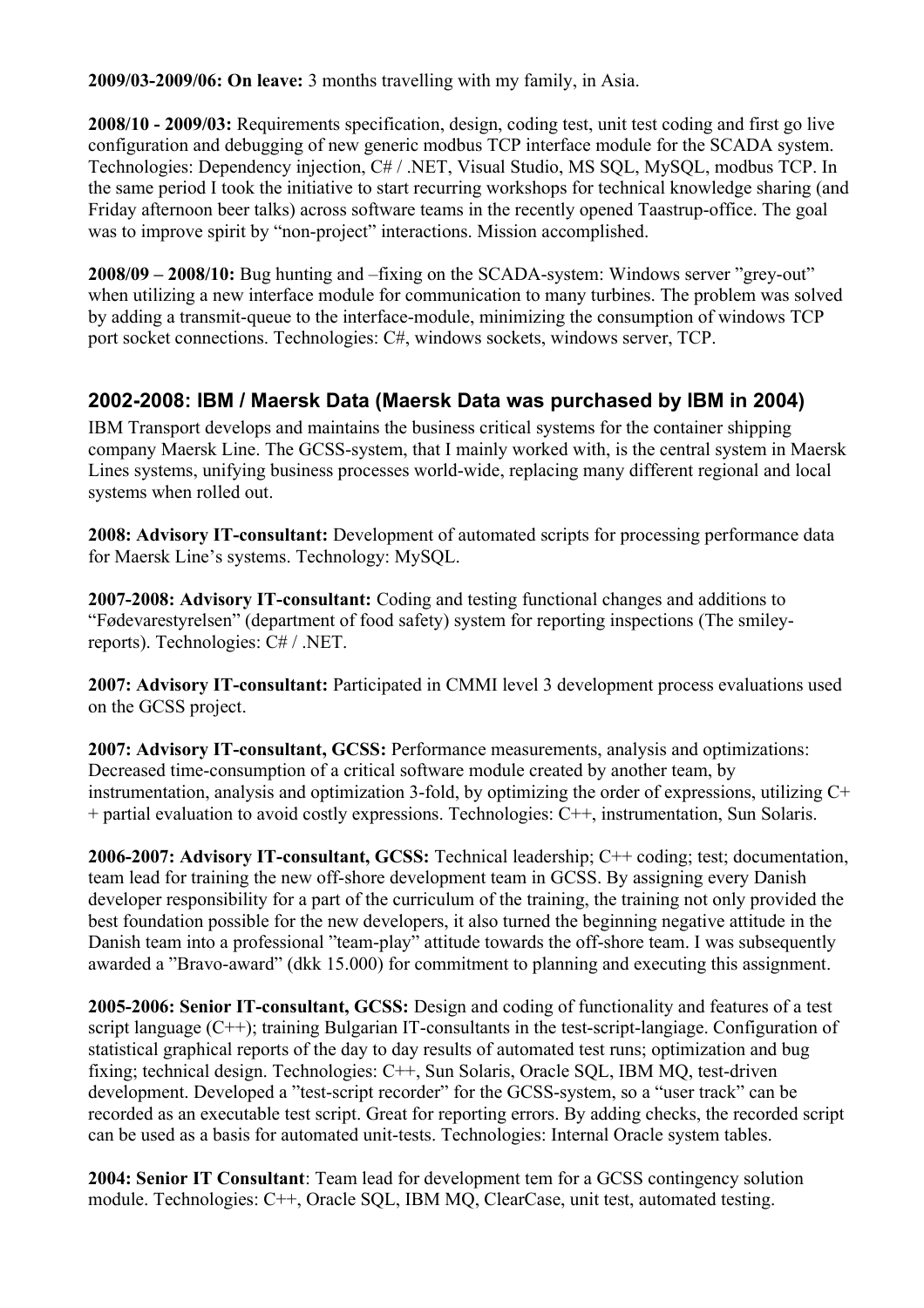**2002-2004: Software developer, GCSS:** Development of high performance server-side business logic according to design. Technologies: Sun Solaris, Bea Tuxedo, C++ coding, Oracle SQL, IBM MQ, ClearCase, Doxygen. Strong participation in very agile team reaching tough deadlines without compromising quality.

#### **1999-2002: Digiquant**

Digiquant marketed one product: The IMS (Internet Management System). IMS is a distributed solution for defining online services, subscription management, real-time rating, billing and invoice generation. The system is used by telecom and Internet service providers. System characteristics: Real-time; high availability; high performance.

**2001-2002: Software developer:** Test, added functionality and bug fixes in software module for 'scripting' calculations. Technologies: C++, Sun Solaris, Oracle SQL, TOAD.

**2001: Consultant:** On-site consultant/developer at Tiscali in Italy, for 3 months. Coding functionality for internet-access and telecom end-user products. Technologies: Oracle PL/SQL, TOAD, Sun Solaris, Linux.

**1999-2001: Software developer:** Requirements specifications; analysis; design; coding and test of new account and billing module for pre-paid phone services amongst others. Technologies: C++, HP-UX, Sun Solaris, CORBA, Linux, Oracle SQL, TOAD, dependency injection.

**1999/04 – 1999/08**: Long backpacking tour in South America with my girlfriend.

#### **1987-1999: Geo (the Danish Geotechnical Institute)**

Geo is an engineering company specializing in soil measurements in field and laboratory, and calculations for large scale constructions like the Great Belt bridge and the Øresund bridge and tunnel. My role was to code and maintain engineering software for field, lab and desktop use.

**1999: Consultant:** Development of an excel sheet for the Danish environmental agency: "JAGG". VBA, Excel, Windows.

**1998: Software developer:** Code-review, optimizations and improving precision of finite element calculations. Porting calculations to MSDOS application, copy-protection with encryption and hardware key. Development of a windows application to "encapsulate" the DOS-program (SPOOKS). Test and support. Technologies: C++, XVT++, Fortran, Windows, MSDOS, GhostScript, PostScript, Aladdin "HASP" key, InstallShield.

**1996-1998: System developer:** Development of software for data-aquisition. Technologies: C++, MSDOS PC, near realtime, development of communication protocol for serial data transfer. Design, coding, test and support of software for entering, converting, editing, calculating and graphical presentation of measured data from laboratory tests or field measurements. Technologies: C++, XVT+ +, 16-bit Windows, MSDOS, PC, PostScript driver. Coding, test and maintenance of "mini-CMS" software for generating HTML-pages on the web-server. Technologies: Perl, bash-scripting, Linux.

**1992-1998: System developer:** Design, coding, test, support and maintenance of modularised, generic laboratory test software (CUBIC and more) with 'scriptable' real time process control and data acquisition for weeklong test sequences. Interface modules for physical actuators, dataloggers and Mettler-weight. Technologies: HP-Basic (Rocky Mountain Basic).

**1996-1997: System administrator:** Configuration and maintenance of web-server and intranetservices. Technologies: Linux, Apache, bash, Perl-scripts, cron, DHCP, BOOTP, TFTP, FTP, SMTP, IMAP, HTTP, masquerade, port-blocking and port forwarding (linux firewall/router config).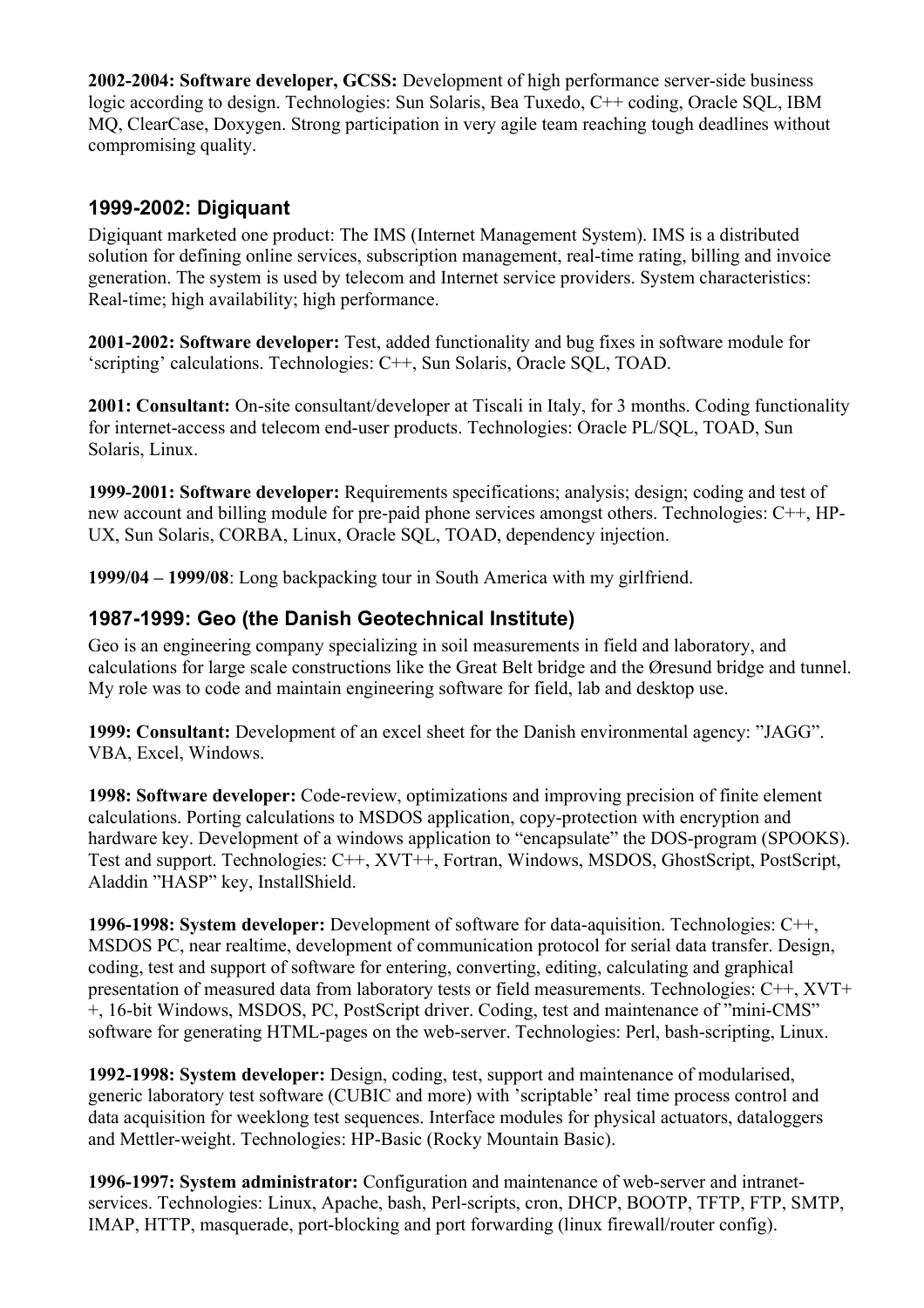**1988-1995: Software developer:** Architecture, design, coding, test and support of software for data acquisition and real time laboratory test process control. Technologies: HP-basic (Rocky Mountain Basic), HP-IB / IEEE-388, physical force and pressure actuators, data loggers and Mettler weights. Design, coding, test and support of software for entering, converting, editing, calculation and graphical presentation of measured data from laboratory tests and field measurements. Development of common software libraries. Technologies: Fortran, Prime minicomputer, Convex vector processor, terminals, plotters and printers.

**1987: EDB-assistant:** Development of software for entering and editing position data and measured data, as well as graphical presentation on terminal screen and plotter. Technologies: Fortran, PrimeOS, Prime mini computer, VT-100 terminals.